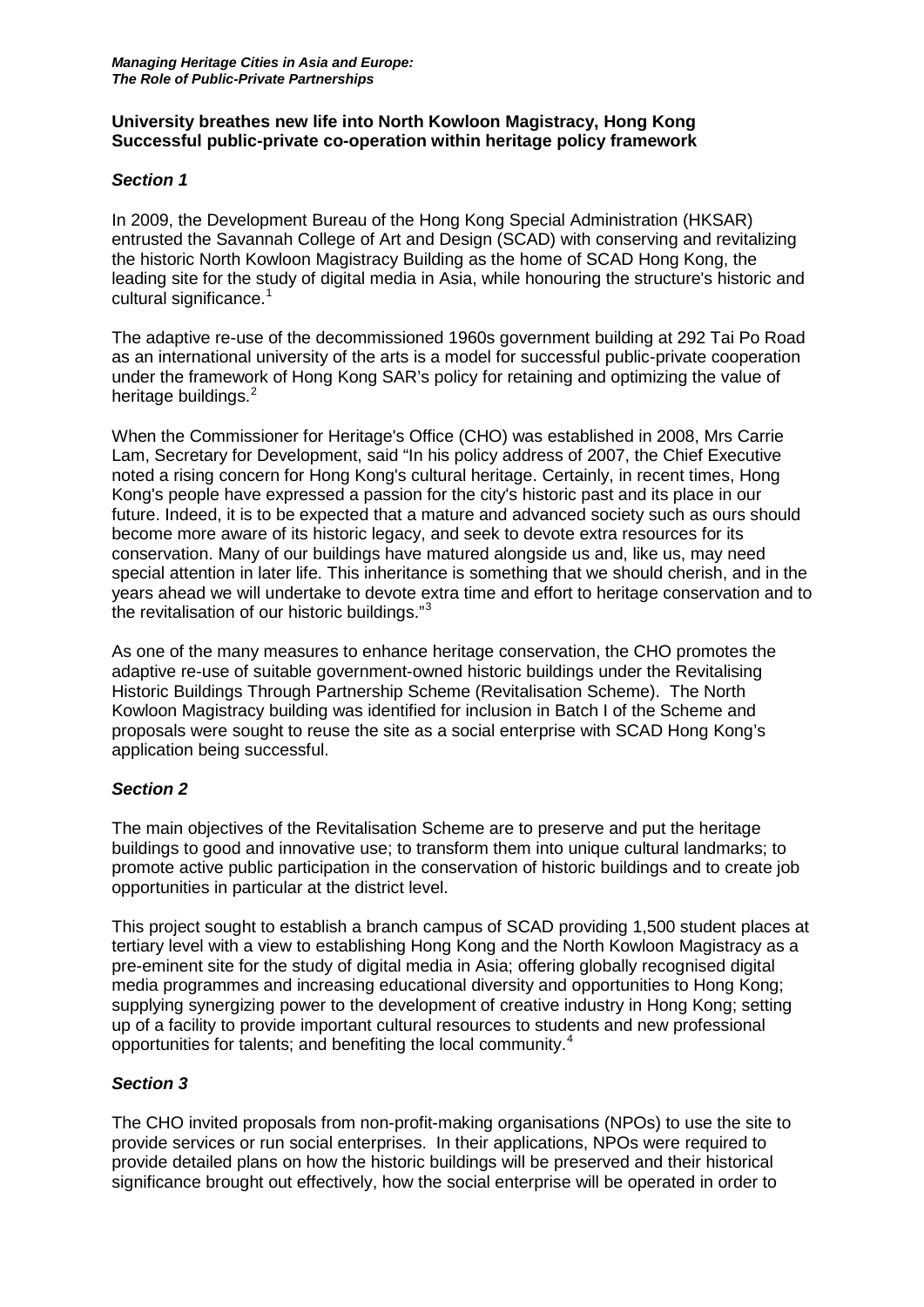#### *Managing Heritage Cities in Asia and Europe: The Role of Public-Private Partnerships*

achieve financial viability and how the local community will benefit. These were assessed by the Advisory Committee on Revitalisation of Historic Buildings (ACRHB), comprising government and non-government experts.<sup>[5](#page-3-4)</sup>

Mr Bernard Chan, Chairman of ACRHB, said that although success in the United States of America would not guarantee success in Hong Kong, SCAD had experience in revitalizing a whole town in the United States of America, recognised by the National Trust for Historic Preservation, the American Institute of Architects, the International Downtown Association and others.<sup>[6](#page-3-5)</sup> SCAD was selected for this capacity, experience and track record in a highly competitive process. It also had a competitive edge in the aspect of financial viability.<sup>[7](#page-3-6)</sup>

The key partners are:

- SCAD Foundation (Hong Kong) Limited, which has spent around \$97 million on completing the project design and renovation work.<sup>[8](#page-3-7)</sup>
- The CHO of the Development Bureau provides a one-stop advisory service to the project leader on heritage conservation, land use and planning, building architecture, and compliance with the Buildings Ordinance.<sup>[9](#page-3-8)</sup>
- Sham Shui Po District Council has provided an important link to the local community and has gained an important international dimension.
- The ACRHB, both government and non-government experts, assessed the applications and advised the government on related matters.
- The Legislative Council (LegCo) monitored progress through regular project updates prepared by the CHO although, as the project's capital and operating costs were shouldered by SCAD Hong Kong, there was no need for seeking funding support from the Finance Committee of LegCo.<sup>[10](#page-3-9)</sup>
- Jockey Club Creative Arts Centre cooperating with summer arts programmes and campaigns to students.

SCAD Hong Kong signed a tenancy agreement with the government on the operations of the social enterprise and preservation of the historic building. Because SCAD Hong Kong was launching bachelor's and master's degree programmes, a longer-than-usual tenancy agreement was signed.<sup>[11](#page-3-10)</sup>

### *Section 4*

Renovation work, which began on 1 December 2009, was completed on 7 July 2010 with classes beginning on 13 September 2010.<sup>12</sup> "The university worked closely with the Development Bureau on this revitalisation project with significant features of the historic building conserved and restored." John Paul Rowan, Vice President of SCAD Hong Kong said.<sup>[13](#page-3-12)</sup>

Chief Executive of the HKSAR, Donald Tsang, said "We were rather, as a government, hesitant […] in the beginning because building and land assets are perhaps the most valuable things we have in Hong Kong. Turning these assets into something which are not profit-making always scares us a bit but now, I believe we have done something right". He added that SCAD's community programmes would "make Sham Shui Po a very different place. We are rediscovering our own soul, our own spirit in it."<sup>[14](#page-3-13)</sup> The project created 220 jobs during renovation with 147 (full-time) and 67 (part-time) going forward.<sup>[15](#page-3-14)</sup>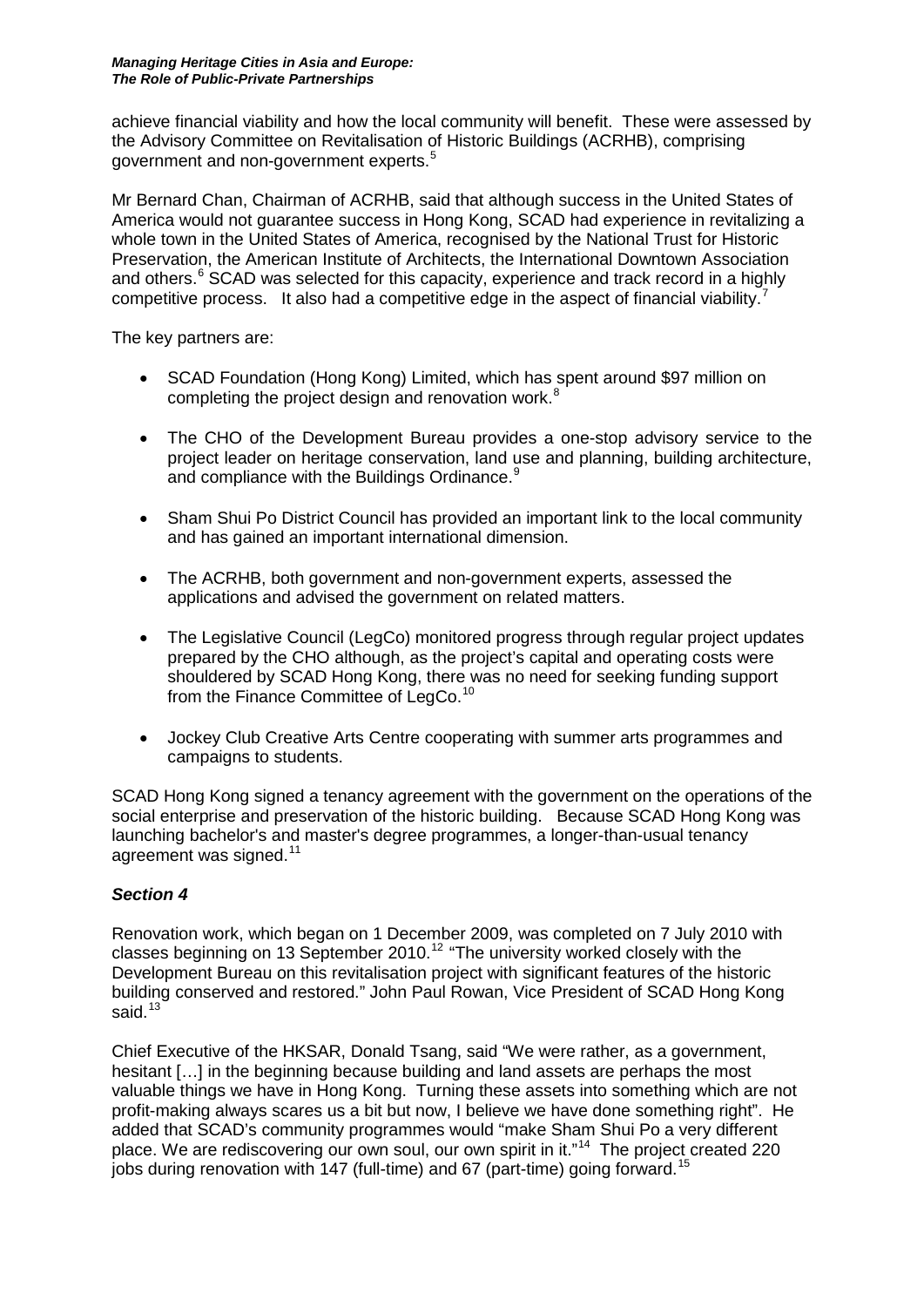The Commissioner for Heritage, Ms. Vivian Ko, said "The accolade from UNESCO […] is indeed a great encouragement to our incessant and dedicated work in heritage conservation in Hong Kong. We hope this award could motivate our community stakeholders to actively participating in our upcoming Batch III revitalisation scheme projects."[16](#page-3-15)

## *Section 5*

The SCAD Hong Kong campus project demonstrates the importance of:

- Performance specifications and competition the government had a plainly stated set of expectations and undertook a formal and transparent selection process, linked to clear policy objectives.
- Maintaining value of public assets often assets in public hands are actually declining in value through lack of fiscal resources, expertise or management efficiency. The Public Private Partnership (PPP) was structured to enhance this public asset.
- Tapping into innovation from the private sector via the PPP "SCAD's vision for the former North Kowloon Magistracy was to honour the structure's historic and cultural significance while updating it with leading-edge technology to create inspiring learning and teaching spaces […] Environmentally friendly features such as power efficient lighting systems, state-of-the-art cooling systems and solar reducing technologies were also utilised." John Paul Rowan said.<sup>[17](#page-3-16)</sup>
- Service/tenancy agreements Government retained the title of the heritage building.
- Building confidence through successful PPPs could lead to the creation of a national trust style citizen movement.

In conclusion, it is recommended that public partners have very clear systems and objectives and that private partners should not be put off by, what might seem to be, complex and lengthy processes.

### *Section 6*

Miss Karen Kam Chief Executive Officer (Heritage Conservation) 2 Commissioner for Heritage's Office, Development Bureau Email: queenielee@devb.gov.hk Tel: +852 2848 6230 Fax: + 852 2189 7264 http://www.heritage.gov.hk/en/

# *Section 7*

<sup>1</sup> Savannah College of Art and Design (SCAD) website [www.scad.edu/hong-kong](http://www.scad.edu/hong-kong)

 $2$  Welcome message from Mrs Carrie Lam, Secretary for Development, on website of Commissioner for Heritage's Office<http://www.heritage.gov.hk/en/about/welcome.htm>